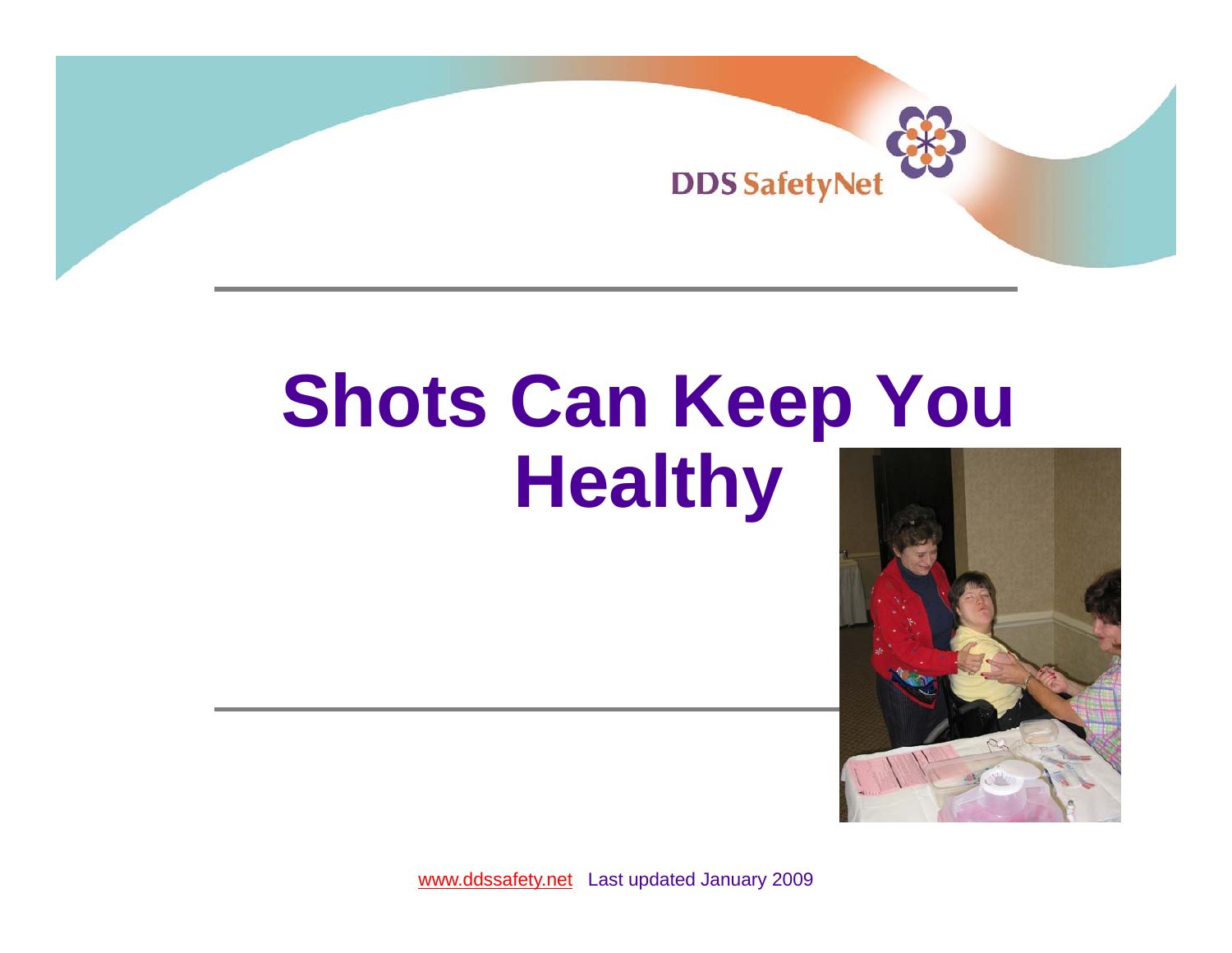

#### **Shots keep you healthy.**

- **Some shots keep you from getting sick.**
- **These shots are called immunizations or vaccinations.**

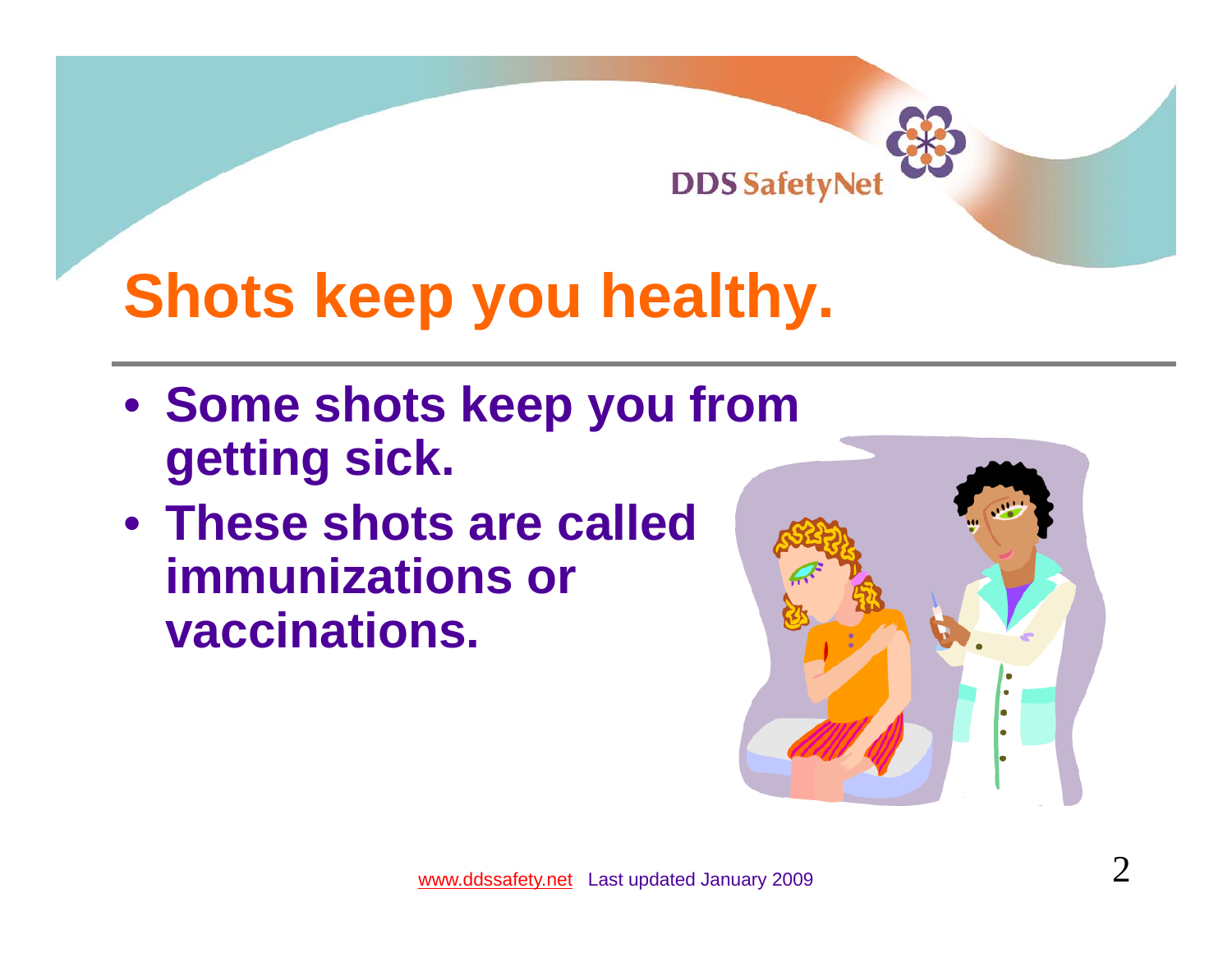

#### **You can get a shot to help protect you from:**

- **Flu**
- **Measles, mumps, and rubella**
- **Tetanus and diphtheria**
- **Pneumonia**
- **Chickenpox and shingles**



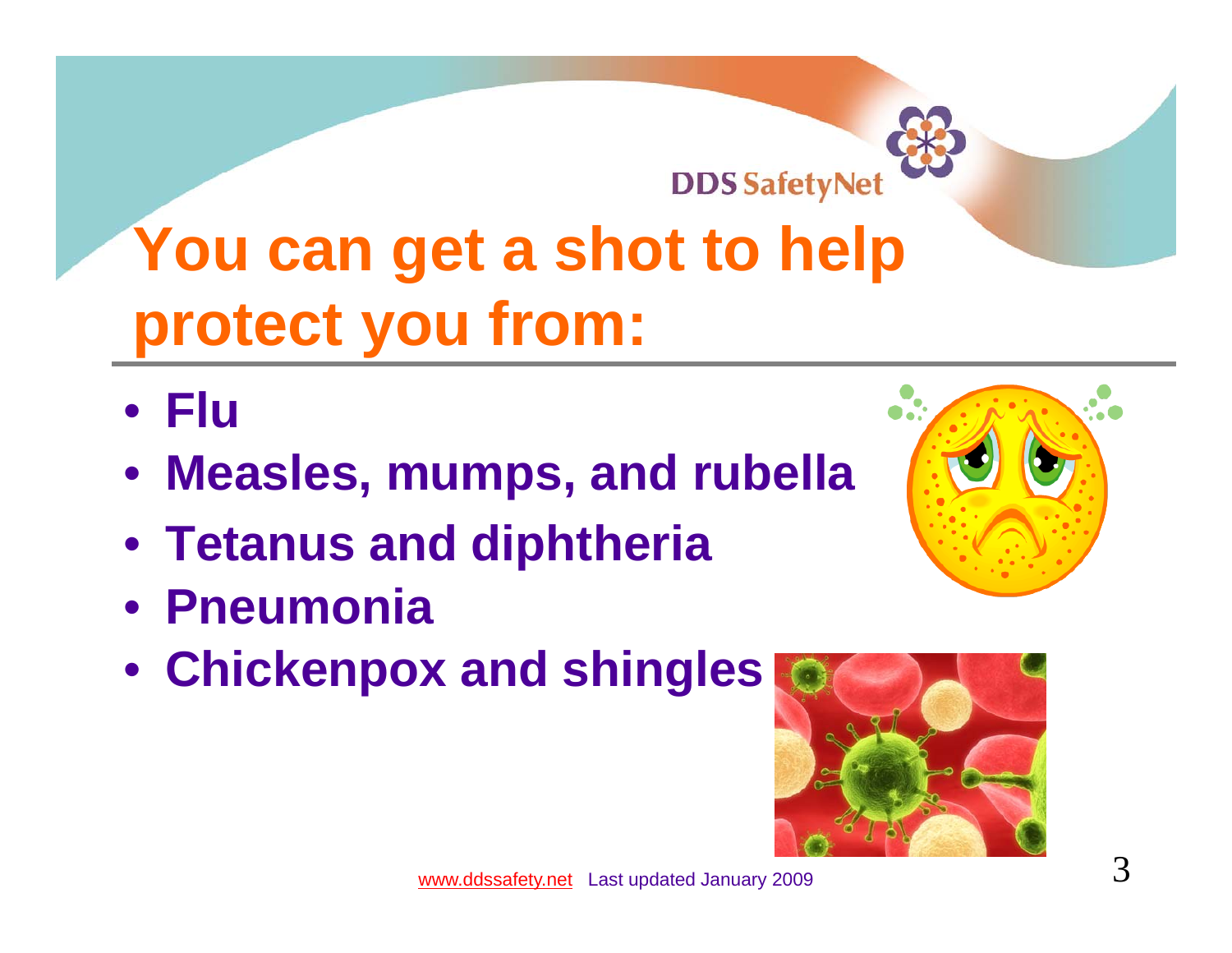# **DDS SafetyNet**

### **The shots you need may depend on whether:**

- **You are a man or a woman**
- **You are old or young**
- **Good health or bad**

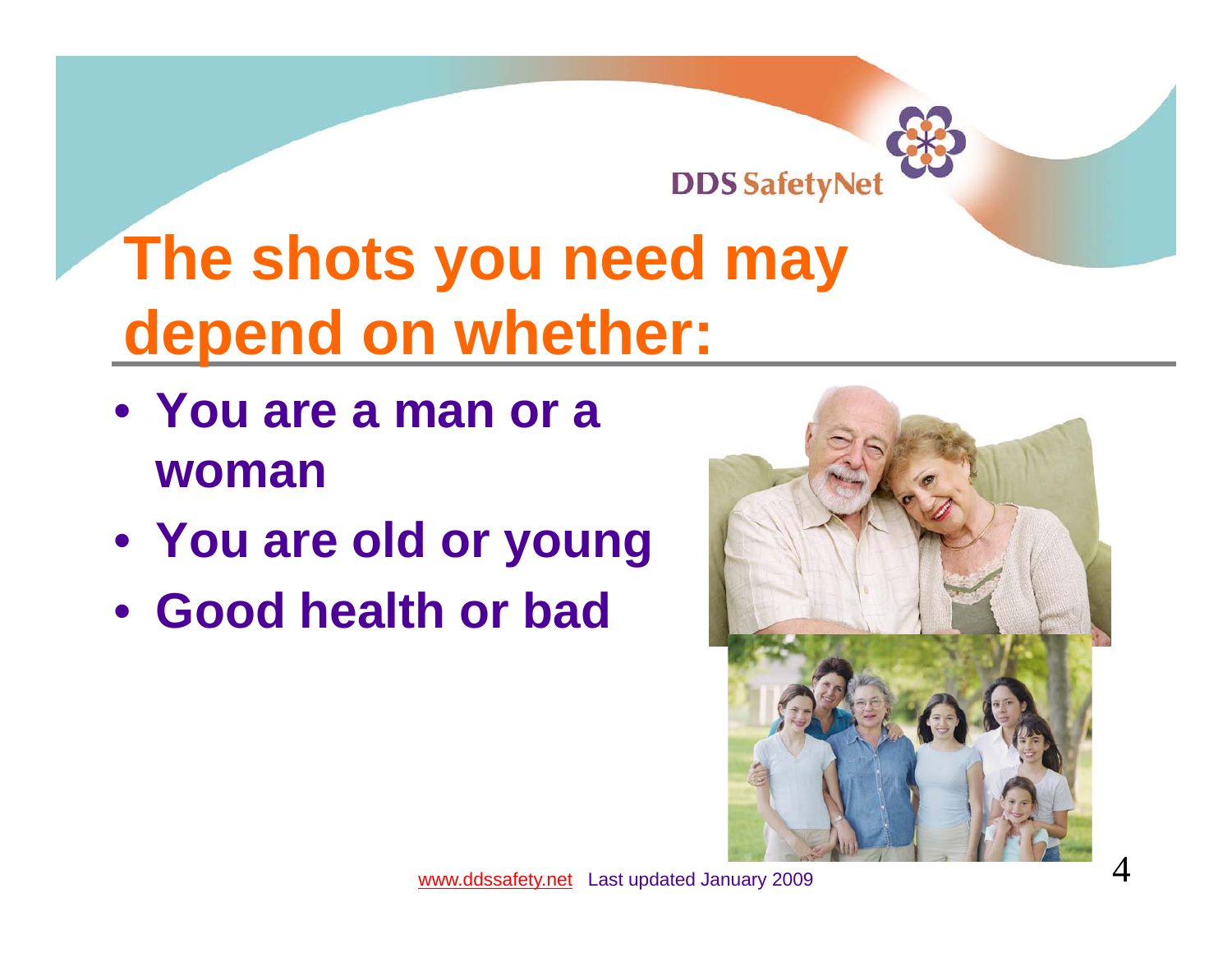

#### **To decide which shots you need, your doctor will:**

- **Examine you**
- **Look at your medical records**
- **Review your health history**
- **Talk to you about your health**

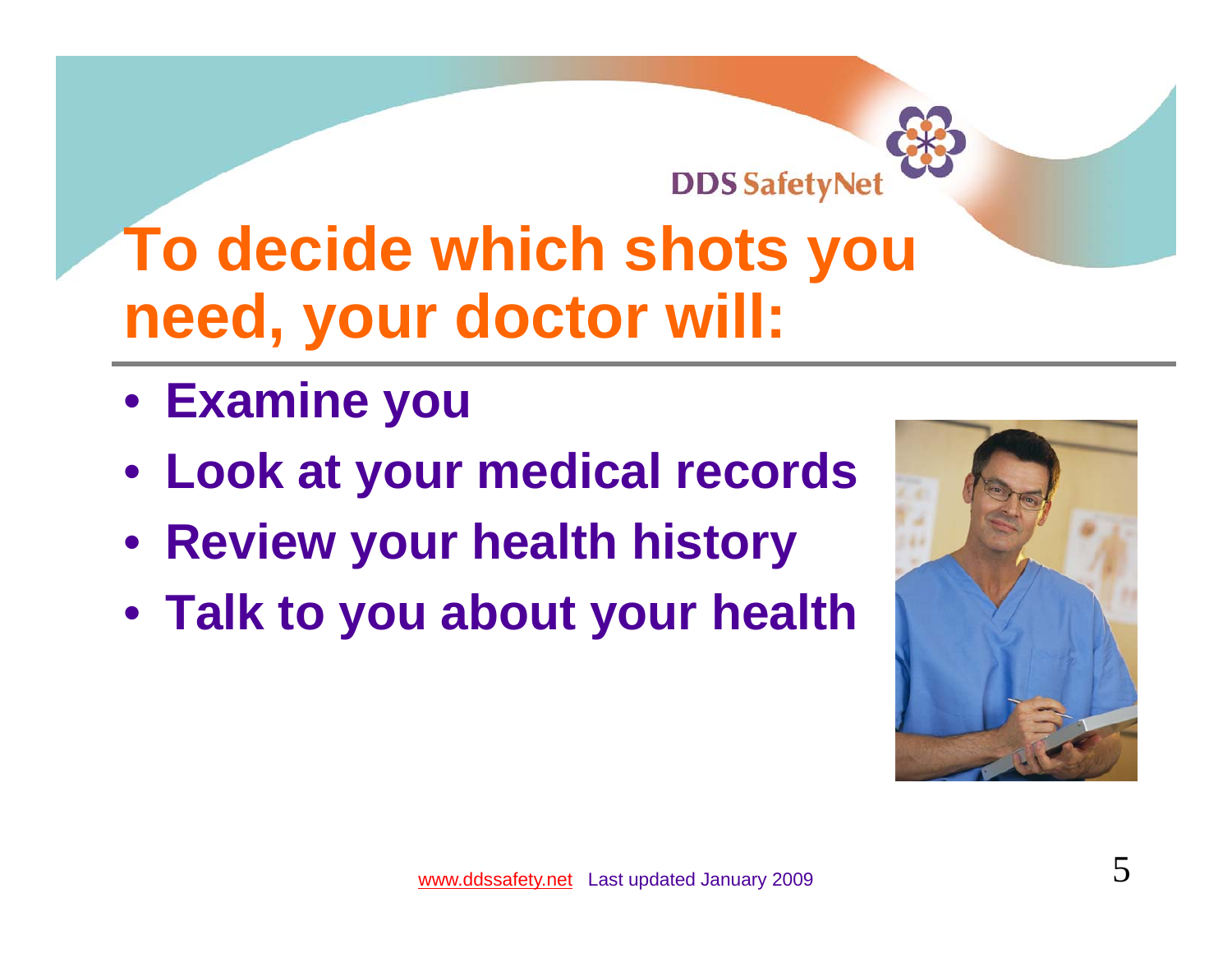

### **What happens when you get a shot?**

- **Most shots are given**
	- **With a needle**
	- **In your arm**
- **The doctor or nurse will give you a shot**



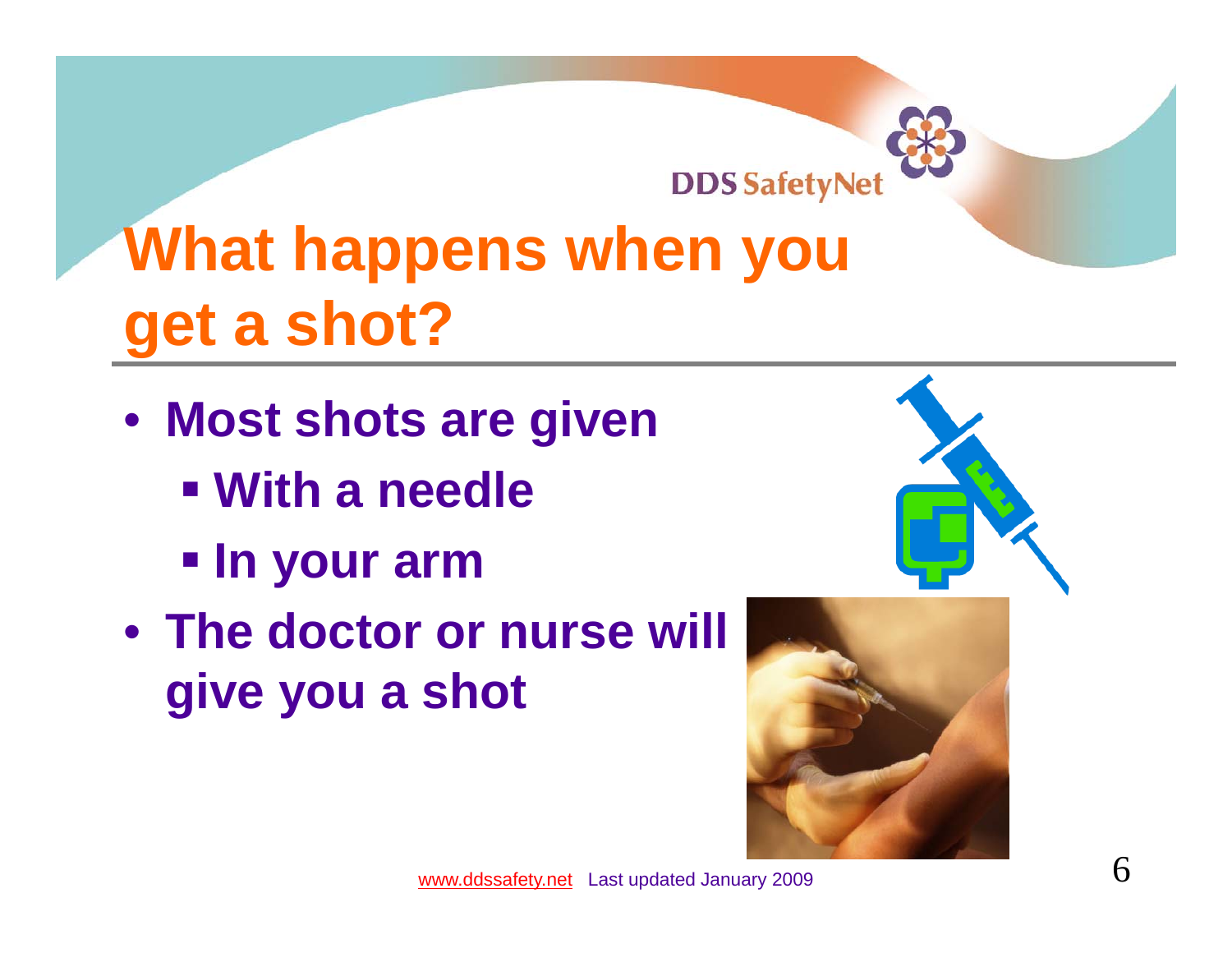

#### **After you get a shot:**

- **The place you got the shot may feel sore, red, or swollen**
- **Other parts of your body may also feel sore**
- **You may feel warm or have a low fever**

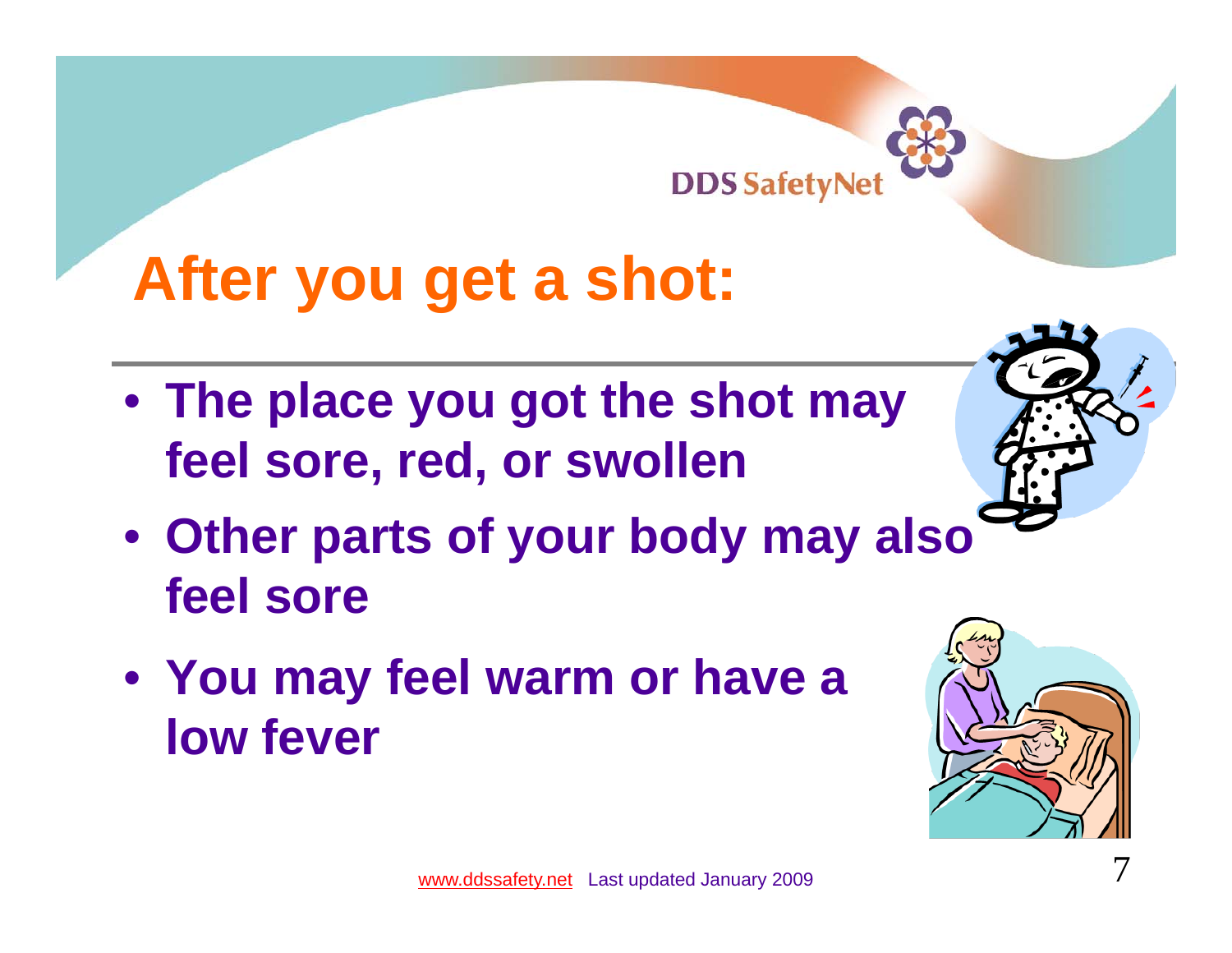#### **DDS SafetyNe**

#### **Tell someone right away if:**

- **You feel dizzy**
- **You have trouble breathing**
- **You get a rash (pink or red bumps on your skin)**
- **Your heart starts beating really fast**
- **These may be signs you need to see a doctor.**